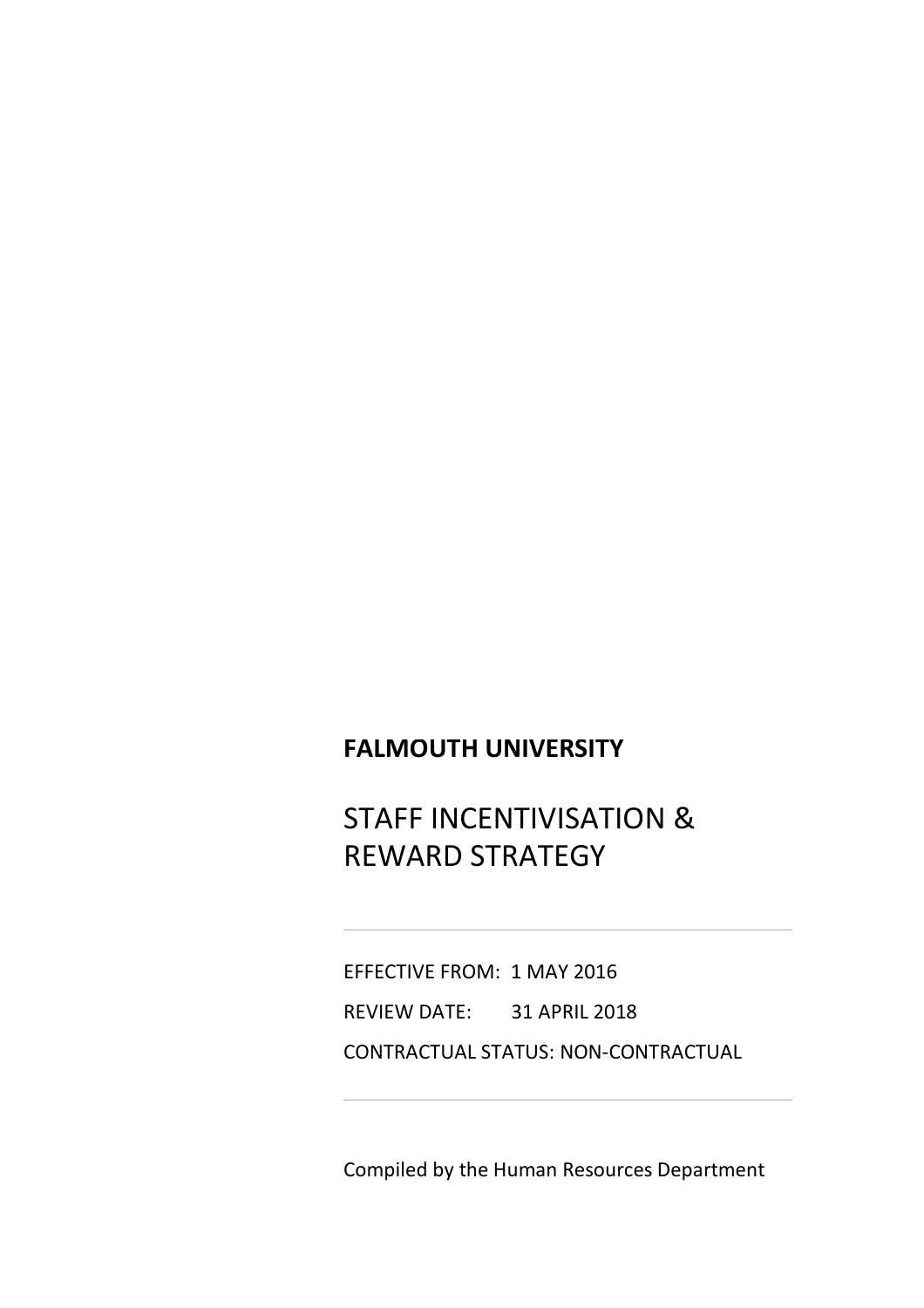# **STAFF INCENTIVISATION & REWARD STRATEGY**

## THIS DOCUMENT SETS OUT FALMOUTH'S STRATEGY IN RESPECT OF THE INCENTIVISATION AND REWARD OF ITS STAFF.

#### **1. Purpose**

The University believes its people are key to its success. We aim to ensure that the University is a 'great place to work' by providing an environment where staff are valued, where excellence is the norm and where exceptional performance that adds real value is incentivised, recognised and appropriately rewarded. This is about more than just the financial mechanisms we use to recognise people's performance. It is about ensuring we have the right systems in place to incentivise the desired culture and behaviours, deliver the institutional strategy and the financial targets and to deliver transformational change to the organisation.

Falmouth's Strategic Plan sets ambitious and stretching targets, which will be achieved if we are able to recruit, retain and motivate high performing staff who can deliver its strategic objectives, and more importantly, its Measures of Success. The Maximising Our Resources section of the institutional Strategic Plan states the following about our people resources:

#### *"Develop and manage our staff*

*We will:*

- *Use a strategic approach to human resource management ensuring that all staff understand their roles.*
- *Ensure all staff have output based performance objectives that contribute to delivering the University's ambitions.*
- *Develop new ways to acknowledge and reward staff contributions to Falmouth's success.*
- *Invest in managers, academic staff and professional services staff to ensure that they have the necessary skills to be effective in their roles."*

Objective 4 of Falmouth's HR Strategy is "To recognise and reward high performing staff"

It goes on to state that *'We believe that staff should be fairly and equitably rewarded for the contribution they make to achieving organisational objectives and for 'going the extra mile'. Exceptional staff performance (both individually and in teams) should be recognised, celebrated and rewarded, particularly when it exceeds expectations. We believe that recognition and reward can take many forms and aim to utilise as many of these as possible, as often as possible, in ways that are transparent and fair'.* 

This reward strategy sets out the underlying principles and provides more detail in relation to how this objective will be delivered. It does not set out the specific reward and recognition policies and mechanisms that might be used; these need to be flexible and may change over time in response to business needs. Examples of these are listed as Related Documents in Annex A at the end of this paper. Its purpose is to provide a set of guiding principles, which will underpin decisions on the development and review of Falmouth's future remuneration and wider reward and recognition policies and mechanisms.

Taken as a whole our incentivisation and reward policies and mechanisms need to:

Be competitive in the marketplace and support recruitment and retention.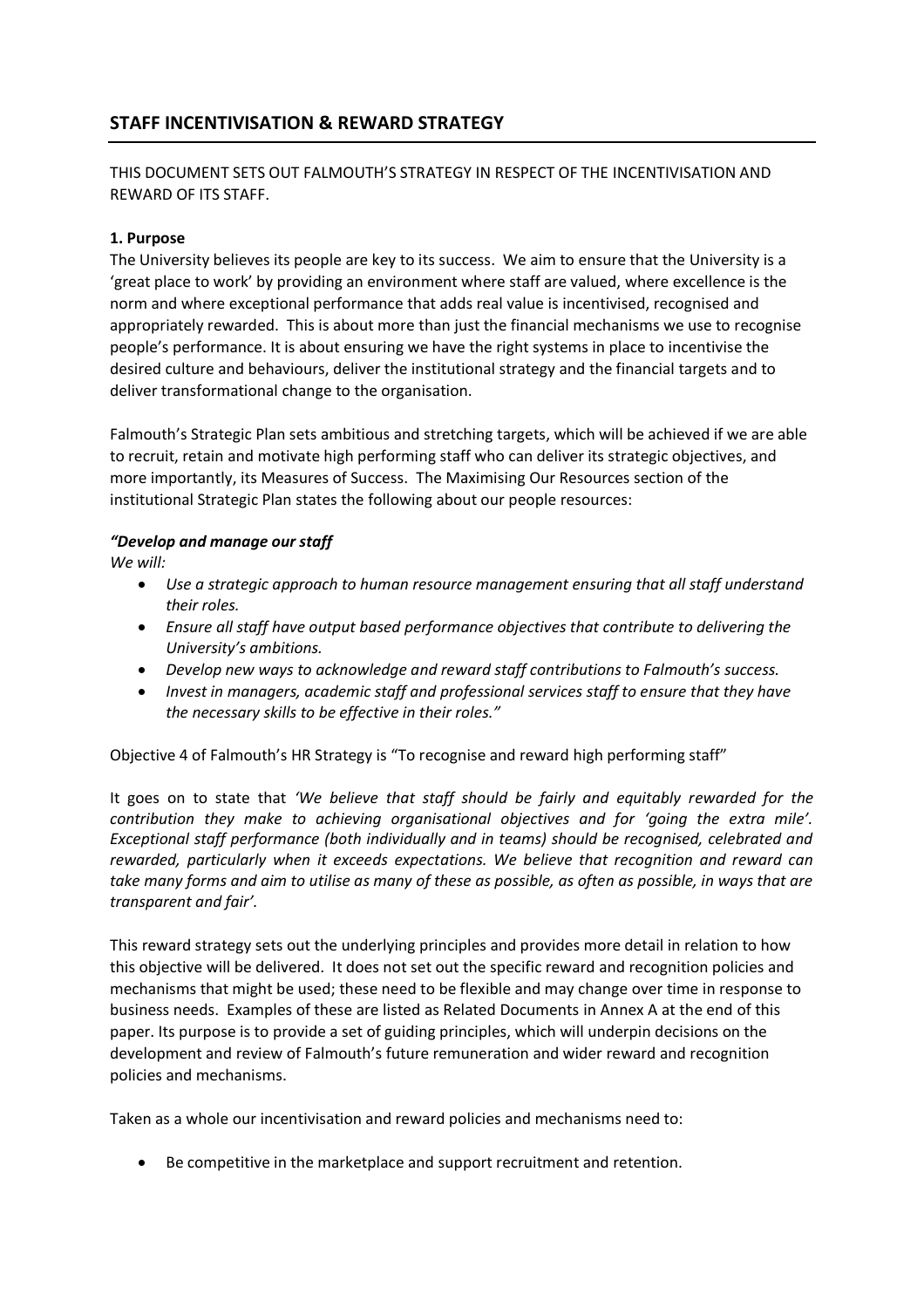- Be equitable/fair as between roles of comparable level.
- Reward the expected high level of performance through the basic pay arrangements.
- Incentivise and recognise exceptional value adding and transformational behaviours and reward these accordingly.

#### **3. Context**

Falmouth University, like the majority of UK HEIs, currently participates in national pay bargaining under the auspices of the New Joint Negotiating Committee for Higher Education Staff (New JNCHES). This process, which results in the settlement of the annual cost of living increase review, operates under the New JNCHES Agreement 2013:

### <http://www.ucea.ac.uk/download.cfm/docid/3C435029-B3D6-4FFD-8D016A6661165C30>

Falmouth also implemented the Framework Agreement for Higher Education in 2006:

### <http://www.ucea.ac.uk/download.cfm/docid/A06D4CD1-C3A2-12BB-B9DDAE3E0624115D>

This introduced job evaluation as a mechanism for ensuring equal pay for work of equal value. Falmouth opted to adopt the Higher Education Role Analysis (HERA) as its job evaluation tool. It also adopted the national 51 point pay spine (later locally extended to 53 points) for all staff, except those on senior management contracts, as the basis of its pay structures, and implemented incremental progression within grades, and contribution points at the top of each grade as part of this process.

However, we are alert to the fact that, with changes to the underlying structures and funding of higher education in the UK and increasing pressures on cost and of competition, we will need to keep all of our reward mechanisms and processes under constant review to ensure that they continue to meet Falmouth's specific business needs. We do not rule out withdrawal from these national negotiating processes if they cease to support the delivery of Falmouth's Strategic Plan.

Whilst this Strategy deals specifically with staff incentivisation and reward it needs to be seen in the context of the wider approach to Performance Management. The reward strategy will only work effectively if it is part of a robust Performance Management Framework that sets clear expectations of staff that are linked to the institutional strategy and objectives, monitors delivery of these through a year round review process and deals with underperformance as it arises.

#### **4. Definition of Incentivisation and Reward**

Falmouth adopts a broad definition of reward and recognises the value of both the pay and non-pay benefits that it offers. These include:

- Base and Variable Pay E.g. Salary, Allowances, Performance Related Pay etc.
- The Benefits Package E.g. Pensions, Annual Leave, Sick Pay etc.
- **Personal and Career Development Opportunities E.g. staff and career development etc.**
- Work Life balance E.g. Family Friendly policies, part-time working etc.
- Health and Wellbeing E.g. Sports facilities, staff counselling etc.
- Staff engagement/intrinsic benefits E.g. Culture, feeling valued, communication, involvement, work environment etc.
- Recognition schemes E.g. Teaching Excellence Awards, Staff Awards etc.
- Other benefits E.g. Salary Sacrifice Schemes.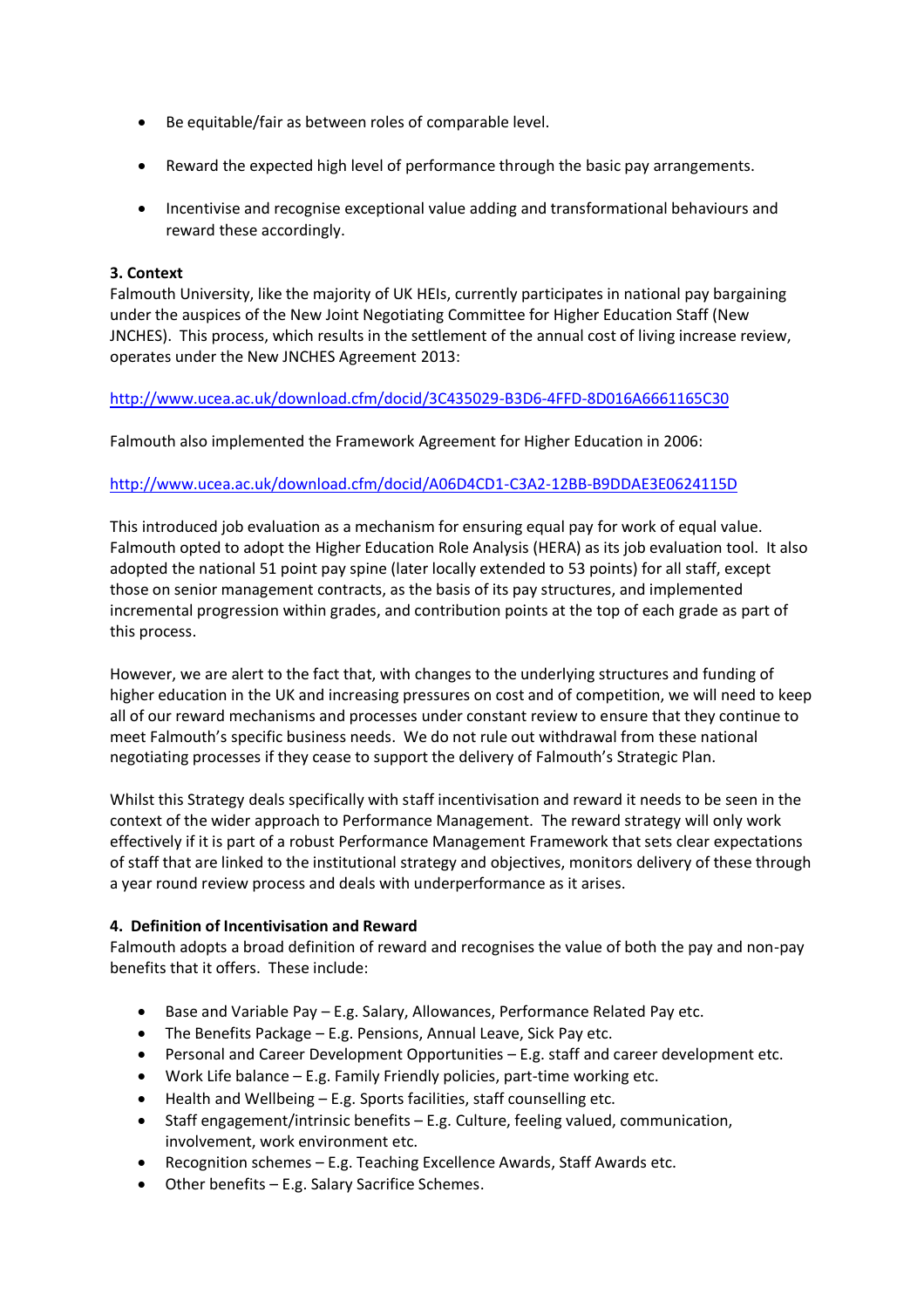We will develop appropriate total reward packages to meet the needs of both the organisation and the people it employs. These mechanisms will distinguish between reward for staff delivering on their job description to the expected excellent high standard and reward for added value and transformational change above and beyond this. In doing so, Falmouth also recognises the difference between incentivisation and reward with the former driving behaviour and the latter rewarding it.

#### **5. Principles of Reward at Falmouth**

Falmouth adopts the following principles in determining its approach to the remuneration and reward of its staff:

- I. **Alignment with the University's strategic objectives and values:** the strategy must support a culture centred on achievement of the University's Strategic Plan objectives and Measures of Success, which are published in the plan, and their supporting sub measures.
- II. **Incentivising a culture of achievement**: the strategy must recognise and reward staff for adding tangible value, either individually or in teams. This will be clearly distinct from the high standard of performance, which is the expectation of all our staff as the norm, and is rewarded through our very competitive basic pay and terms and conditions packages. Performance below this standard, whatever its cause, will be managed proactively and will not be rewarded**.**
- III. **Affordability**: there is a direct correlation between added value and affordability, as the latter should flow from the former. Definitions of added value being considered include, but are not limited to:
	- **•** Efficiency gains and application of Lean principles
	- New income streams
	- Delivering new products to market
	- New innovations
	- Business start-ups
	- Significant new partnerships
	- Raising the University's profile with key stakeholders
	- Tangible benefit underpinned by metrics will be required for all of the above.
- IV. **Governance**: the strategy must meet the University's legislative responsibilities, and ensuring the wise and appropriate use of public funds, while minimizing bureaucracy. The strategy must also complement and be integrated with other organisational policies, which are listed in Annex A.
- V. **Equality and parity**: the strategy must ensure that pay and reward systems are based on a consistent framework, are fair and equitable across the University, and are not biased towards a limited set of departments, roles, pay grades and protected characteristics under the Equality Act.
- VI. **Flexibility:** the strategy must enable the University to attract and engage and the right staff who will drive, stimulate and deliver added value or lean management principles. In addition, the strategy must enable the University to retain people who have demonstrated that they can deliver in this way.

### **6. Determination of Reward Policies**

The Board of Governors is responsible for the determination of the pay and conditions of certain Senior Designated Post Holders and for setting a framework for the pay and conditions of all other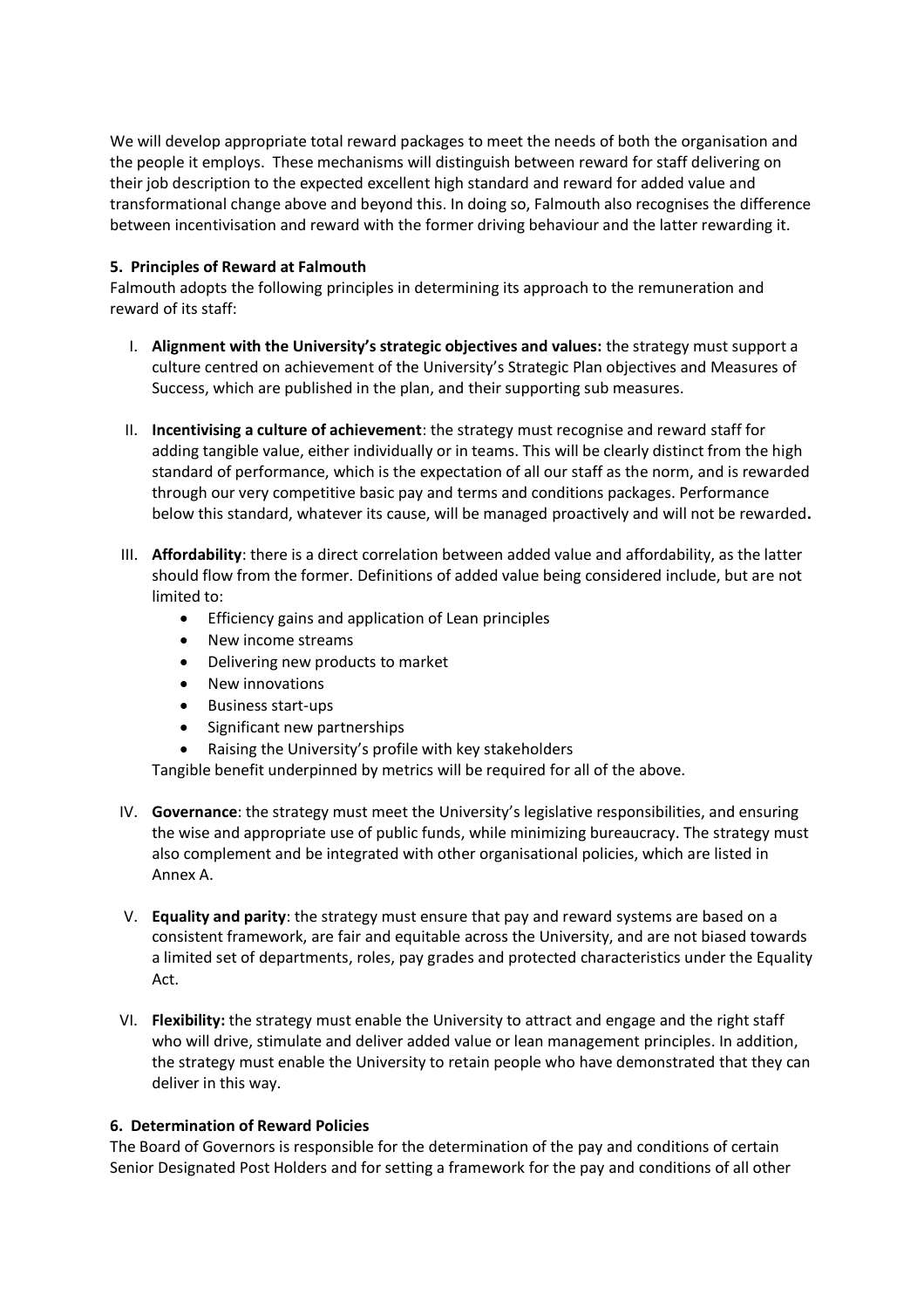staff. Reward policies are subject to the approval of the Vice Chancellor's Executive Group (VCEG) and, where necessary the Remuneration Committee of the Board of Governors.

The University will research, consider and review new reward initiatives and developments to ensure that the Reward Strategy continues to fulfil the aims of the University within its changing environment. The monitoring and development of reward policies is the responsibility of the Director of Human Resources who will bring forward evidence-based proposals for consideration by the VCEG. Where proposals involve changes to existing terms and conditions of employment for staff, these changes will be subject to negotiation with Falmouth's recognised trade unions, otherwise they will be subject to consultation, or details will be provided for information, as appropriate.

#### **7. Summary**

Falmouth expects all staff to do an excellent job as set out in their job description and monitored through the performance management processes.

We will reward staff fairly, appropriately and transparently for doing this so as to support recruitment and retention of staff.

The Senior Management team in the form of the Vice-Chancellor's Executive Group (VCEG) are responsible for the delivery of the annual budgeted surplus (institutional and departmental) through the management and control of departments and budgets and will be incentivised to deliver the budgeted financial surpluses appropriately.

We will seek to incentivise, recognise and reward exceptional staff performance beyond this. In particular that which is 'adding value' above and beyond role and budget and that, which drives cultural and transformational change in the organisation. Staff at any level can exhibit such behaviours.